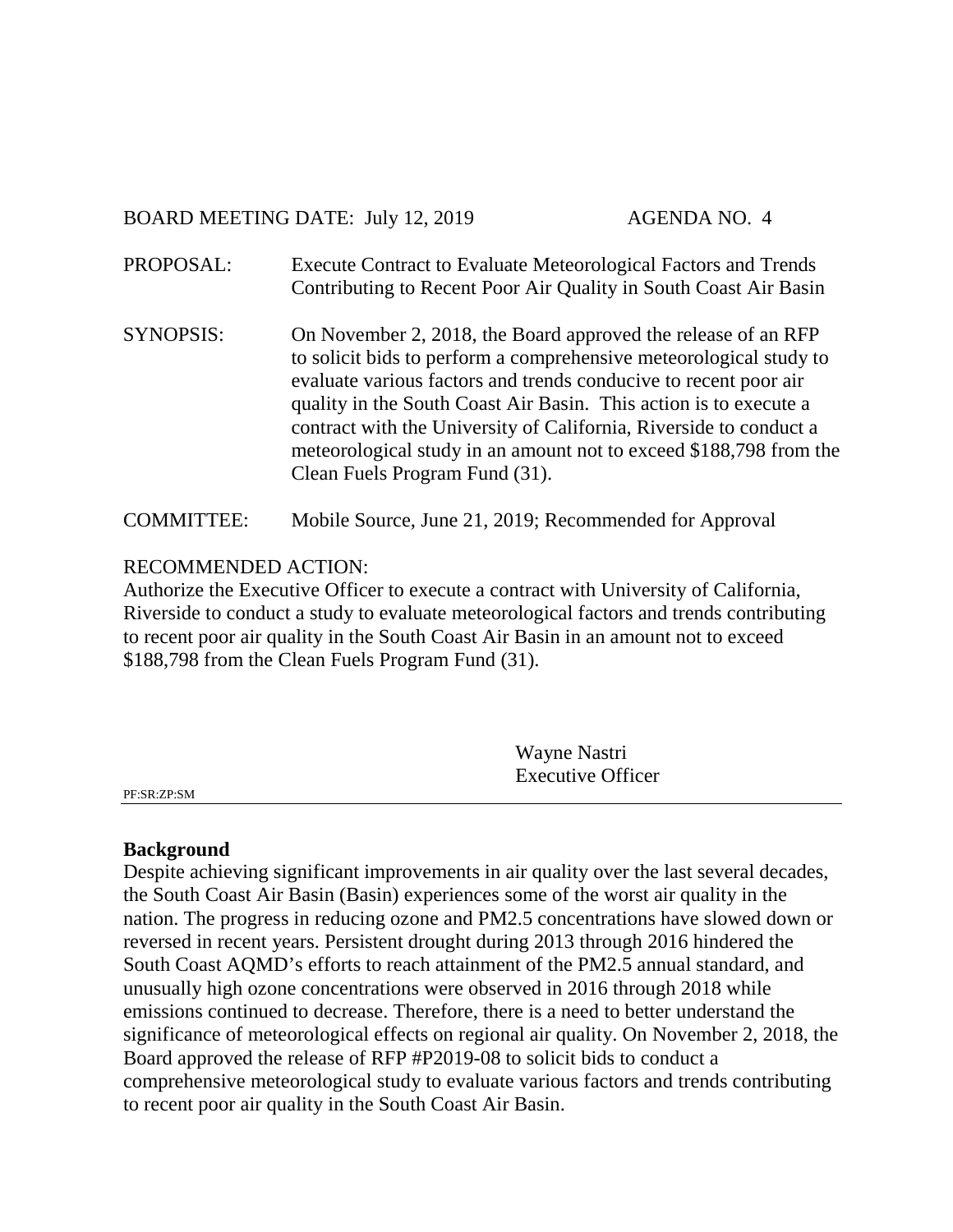## **Outreach**

In accordance with South Coast AQMD's Procurement Policy and Procedure, a public notice advertising the RFP and inviting bids was published in the Los Angeles Times, the Orange County Register, the San Bernardino Sun, and Riverside County's Press Enterprise newspapers to leverage the most cost-effective method of outreach to the South Coast Basin.

Additionally, potential bidders may have been notified utilizing South Coast AQMD's own electronic listing of certified minority vendors. Notice of the RFP was emailed to the Black and Latino Legislative Caucuses and various minority chambers of commerce and business associations, and placed on the internet at South Coast AQMD's website (http://www.aqmd.gov). In addition, staff reached out to potential qualified bidders whose work has been cited in related literature or referred to staff by other subject experts.

# **Bid Evaluation**

Six proposals were received by the 5:00 p.m. deadline on February 28, 2019 in response to the RFP. The Attachment reflects the evaluation of the submitted proposals in response to RFP #P2019-08. Using the prescribed evaluation criteria to consider technical and cost qualifications, only three of the six proposals were scored as technically qualified. These proposals were from the University of California, Riverside (UCR), University of Alabama Huntsville and University of Houston. UCR received the highest score.

The important factors noted by the review panel that contributed to the UCR proposal's score are: excellent understanding of the problem to be studied, high level of detail and specificity as to how each task will be implemented, in-depth knowledge of atmospheric physics and chemistry, extensive experience in air quality analysis, extensive work plan combining various tools such as computer modeling, statistical analysis, machine learning, climate modeling and satellite data, and prior experience working on air quality issues in Southern California.

## **Panel Composition**

The evaluation panel consisted of two air quality specialists from South Coast AQMD, one Research and Modeling Manager from the Bay Area Air Quality Management District, and one Air Resources Engineer from CARB. Of the four panel members, one is Asian Pacific American and three are Caucasian; all male.

## **Proposal**

This action is to authorize the Executive Officer to execute a contract with UCR to evaluate meteorological factors and trends contributing to recent poor air quality in the Basin in an amount not to exceed \$188,798. UCR will develop a set of meteorological factors which contribute to high ozone and PM2.5 episodes, analyze the recent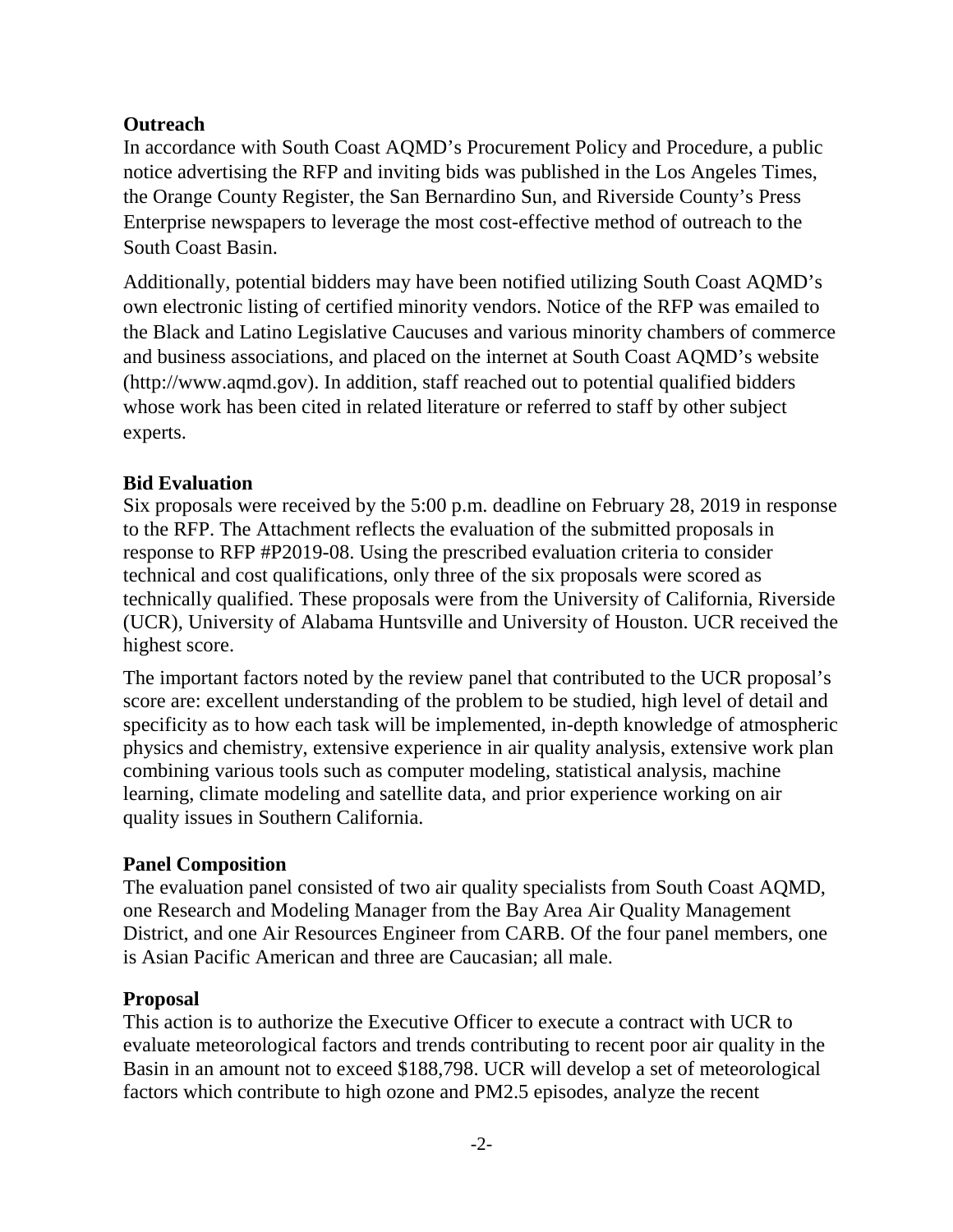meteorological and air quality trends and project a general direction of ozone and PM2.5 trends in the near future. Other related studies may be considered in the future to supplement UCR's study on meteorological effects.

#### **Benefits to South Coast AQMD**

Emissions studies on biofuels, alternative fuels and other environmental impacts, including the contribution of meteorological factors that may contribute to higher ozone and PM2.5, are included in the *Technology Advancement Office Clean Fuels Program 2019 Plan Update* under "Fuel/Emissions Studies". The results from the study will assist staff in better understanding the complex dynamics of air pollution and weather impacts and to develop more effective control strategies to improve air quality under changing climate conditions.

## **Resource Impacts**

The contract with UCR will not exceed \$188,798 from the Clean Fuels Program Fund (31). Sufficient funds are available from the Clean Fuels Program Fund (31), established as a special revenue fund resulting from the state-mandated Clean Fuels Program. The Clean Fuels Program, under Health and Safety Code Sections 40448.5 and 40512 and Vehicle Code Section 9250.11, establishes mechanisms to collect revenues from mobile sources to support projects to increase the utilization of clean fuels, including the development of the necessary advanced enabling technologies. This project was included in the Technology Advancement Office 2019 Plan Update, pp 91-92. Funds collected from motor vehicles are restricted, by statute, to be used for projects and program activities related to mobile sources that support the objectives of the Clean Fuels Program.

## **Attachment**

Evaluation of Proposals for RFP #P2019-08